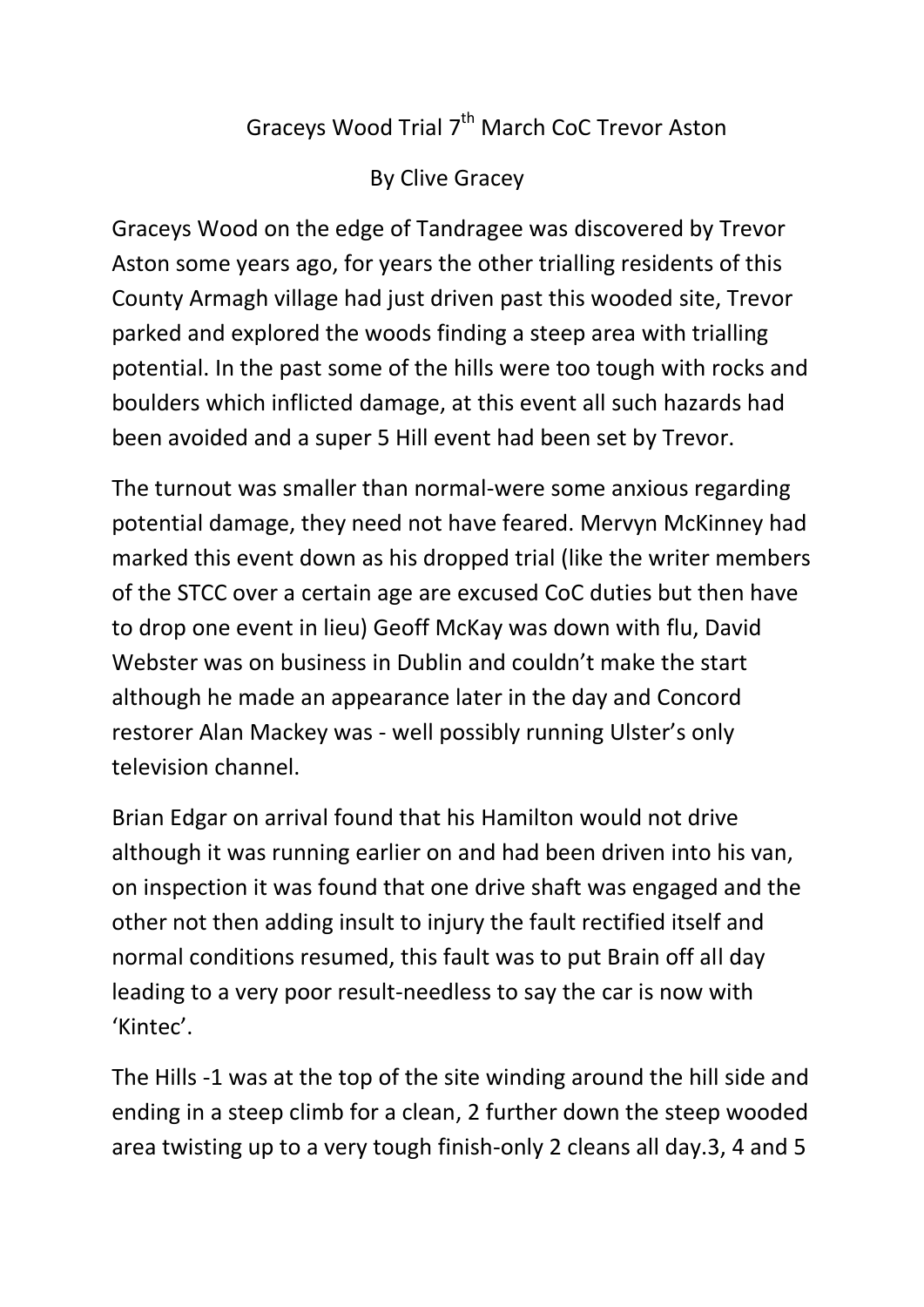were at the far end of this site all were long and complex no room for any navigation errors all had very steep finishes.

And so scrutineering done, Trevor held a brief drivers meeting set tyres at 5 lbs and off we all went.

By the end of lap 1 John McKinney, Andrew McKinney and Simon Gracey all tied on 6 next best up Michael McBratney on 16 and for him the lead in Class B. The rest followed.

Lap 2 saw changes, Andrew stuck at the 4 on hill 4 pushing his total up to 11, John McKinney and Simon Gracey both were now on 7 and Michael McBratney held the lead in Class B with 26. Behind Michael Tom McKinney was on 27 to Harry Barr's 42 with an off form Brian Edgar on 43.By lap 3 John McKinney was in top form going round for only 2 lost to Andrews 3 and Simons 7, Hill 5's finish had got to Simon Gracey and cost him dearly the final throw up past the 3 marker eluded him all day and added 6 points to his final score.

Lap 4 and Andrew went round for a zero but too late as his final total of 14 was one ahead of John McKinney on 13 and the win, John has had a super 2<sup>nd</sup> half of the season after a poor start, Andrew is always there or there abouts and this year Simon Gracey started really well but after a horrid set of results recently was today back on form ending on 18 and 3<sup>rd</sup> place. Brian's result could be blamed on the cars transmission which concerned him all day, so that was that and all went back to the Thursday Clubs venue at the top of the town for a pint and the results which were-

| 1st Class A John McKinney Concord 13 |            |
|--------------------------------------|------------|
| 2 <sup>nd</sup> Andrew McKinney      | Concord 14 |
| 3 <sup>rd</sup> Simon Gracey         | Crossle 18 |